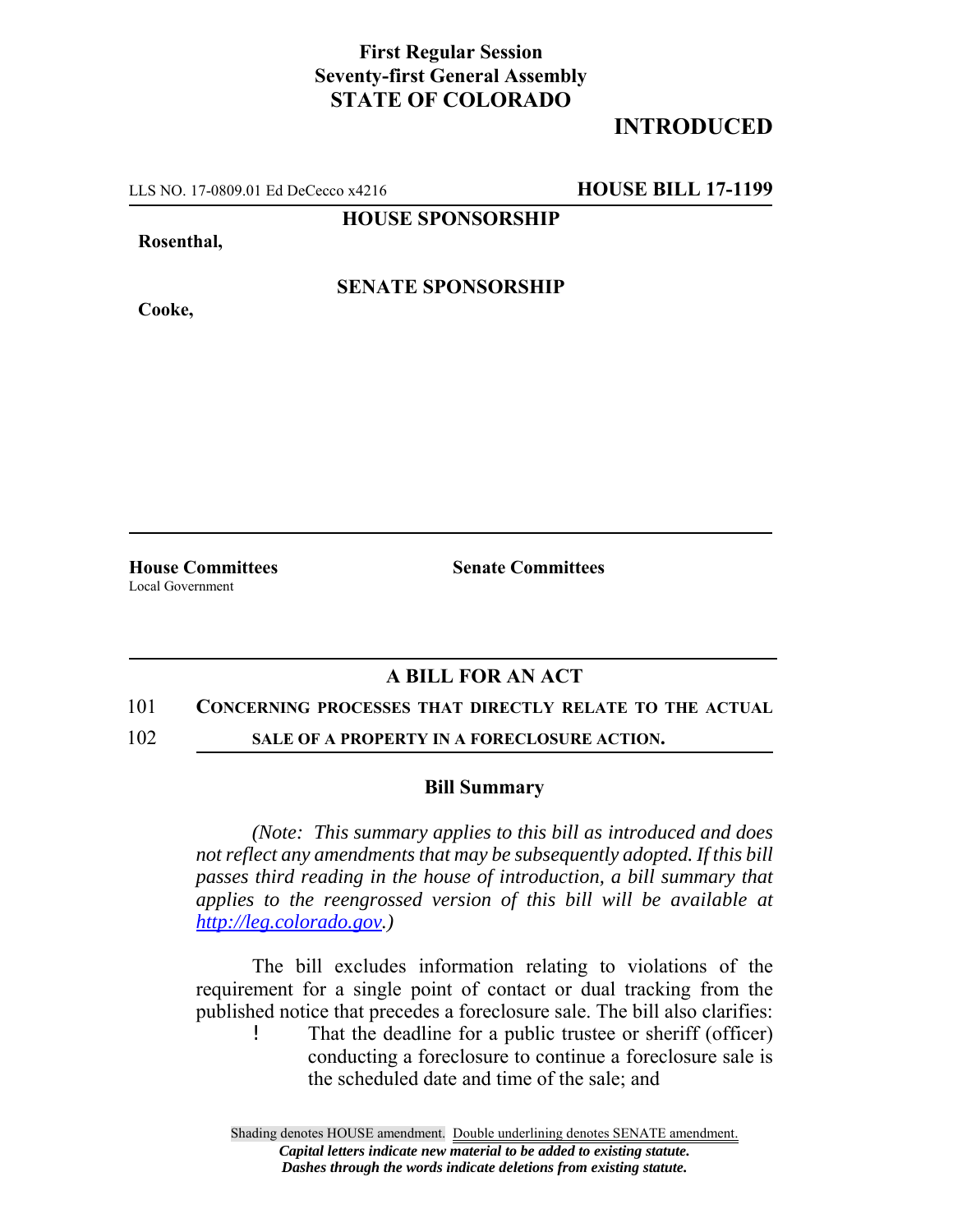! What happens if a foreclosure sale violates an automatic stay under the federal bankruptcy code, depending on whether full payment of the successful bid amount is received by the officer.

The procedures that apply if a foreclosure sale is set aside by court order are established to mirror the procedures that follow a rescission of a public trustee sale. In addition, a person rescinding a foreclosure sale is no longer required to send envelopes along with their rescission paperwork.

1 *Be it enacted by the General Assembly of the State of Colorado:*

2 **SECTION 1.** In Colorado Revised Statutes, 38-38-103, **amend**  $3 \quad (5)(a)$  as follows:

 **38-38-103. Combined notice - publication - providing information.** (5) (a) No more than sixty calendar days nor less than forty-five calendar days prior to the first scheduled date of sale, unless a longer period of publication is specified in the deed of trust or other lien being foreclosed, a deed of trust or other lien being foreclosed shall be deemed to require the officer to commence publication of the combined 10 notice, omitting both the statements under subparagraphs (II) and (III) of 11 paragraph (a) of subsection (4) SUBSECTION  $(4)(a)(II)$ ,  $(4)(a)(III)$ , AND 12 (4)(a)(IX) of this section and the copies of the statutes under paragraph 13 (b) of subsection (4) SUBSECTION (4)(b) of this section and adding the first and last publication dates if not already specified in the combined notice, for four weeks, which means publication once each week for five consecutive weeks.

17 **SECTION 2.** In Colorado Revised Statutes, 38-38-109, **amend** 18 (1)(a), (2)(c)(I), and (2)(d); and **add** (2)(b.5) and (2)(d.5) as follows: 19 **38-38-109. Continuance of sale - effect of bankruptcy -**

20 **withdrawal of sale - definitions.** (1) **Continuance.** (a) For any reason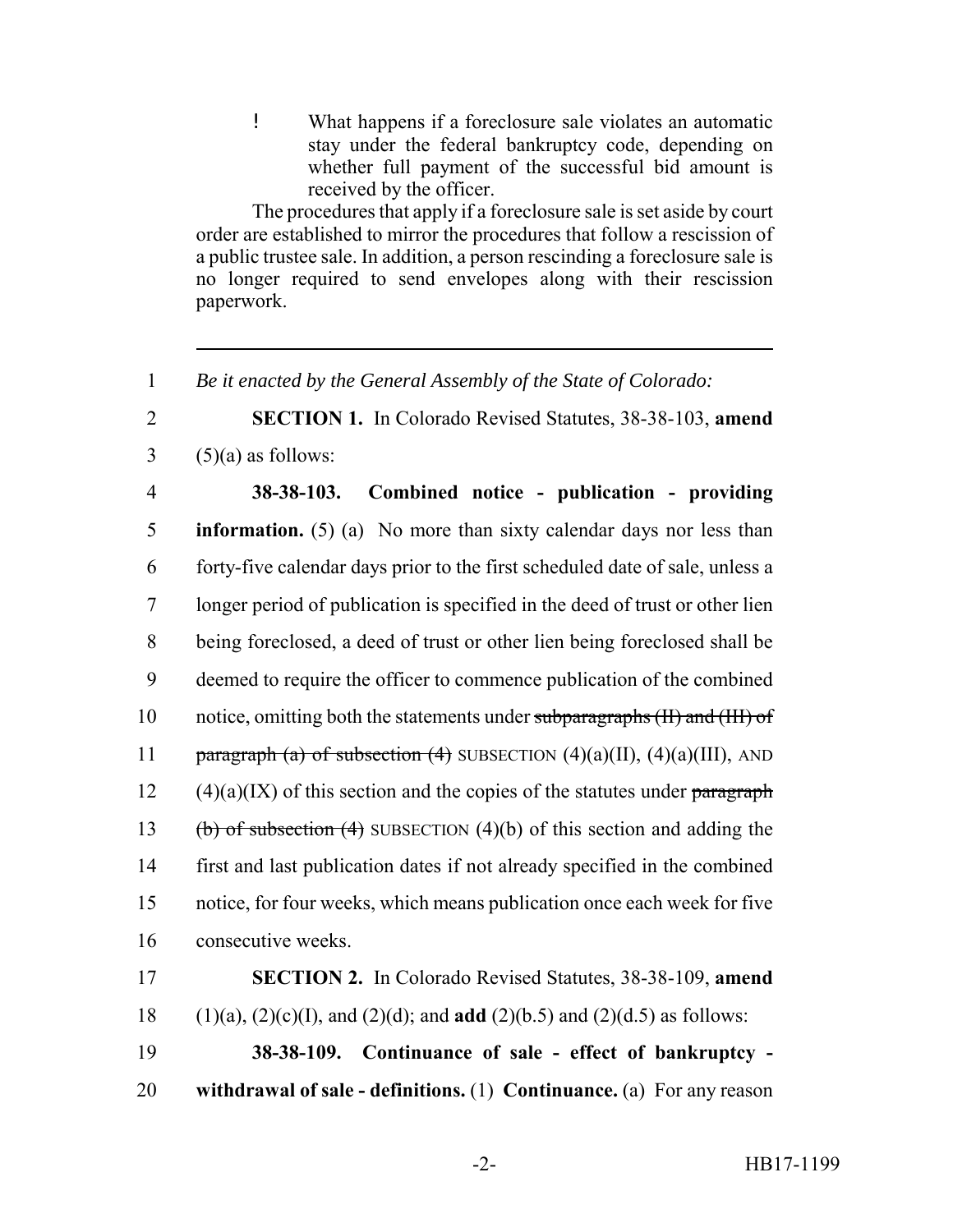deemed by the officer to be good cause or upon written request MADE BEFORE THE SCHEDULED DATE AND TIME OF THE SALE by the holder of the 3 evidence of debt or by the attorney for the holder, at any time before 4 commencement of the sale, the officer may continue the sale to a later 5 date. by making, TO CONTINUE THE SALE, THE OFFICER MUST MAKE, at the time and place designated for the sale, an oral announcement of the time and place of such continuance, or by posting or providing a notice of the continuance at the time and place designated for the sale, which shall include the time and place to which the sale is continued. Except as 10 provided in subparagraph  $(I)$  of paragraph  $(b)$  of subsection  $(2)$  SUBSECTION (2)(b)(I) of this section, a sale that is not held on the then-scheduled date of sale and is not continued from the then-scheduled 13 date of sale pursuant to this paragraph  $(a)$  SUBSECTION (1)(a) shall be deemed to have been continued for a period of one week, and from week to week thereafter in like manner, until the sale is held or otherwise 16 continued pursuant to this paragraph  $(a)$  SUBSECTION  $(1)(a)$ . No sale shall be continued to a date later than twelve months from the originally designated date in the combined notice, except as provided in subsection (2) of this section.

 (2) **Effect of bankruptcy proceedings.** (b.5) IF A SALE IS HELD 21 IN VIOLATION OF THE AUTOMATIC STAY PROVISION OF THE FEDERAL 22 BANKRUPTCY CODE OF 1978, TITLE 11 OF THE UNITED STATES CODE, AS AMENDED, AND FULL PAYMENT OF THE SUCCESSFUL BID AMOUNT FOR THE FORECLOSED PROPERTY IS NOT RECEIVED BY THE OFFICER PRIOR TO THE RECEIPT OF NOTIFICATION OF THE BANKRUPTCY BY THE OFFICER, THEN:

26 (I) THE SALE IS VOID;

**(II) THE OFFICER SHALL RETURN ANY FUNDS RECEIVED FROM THE**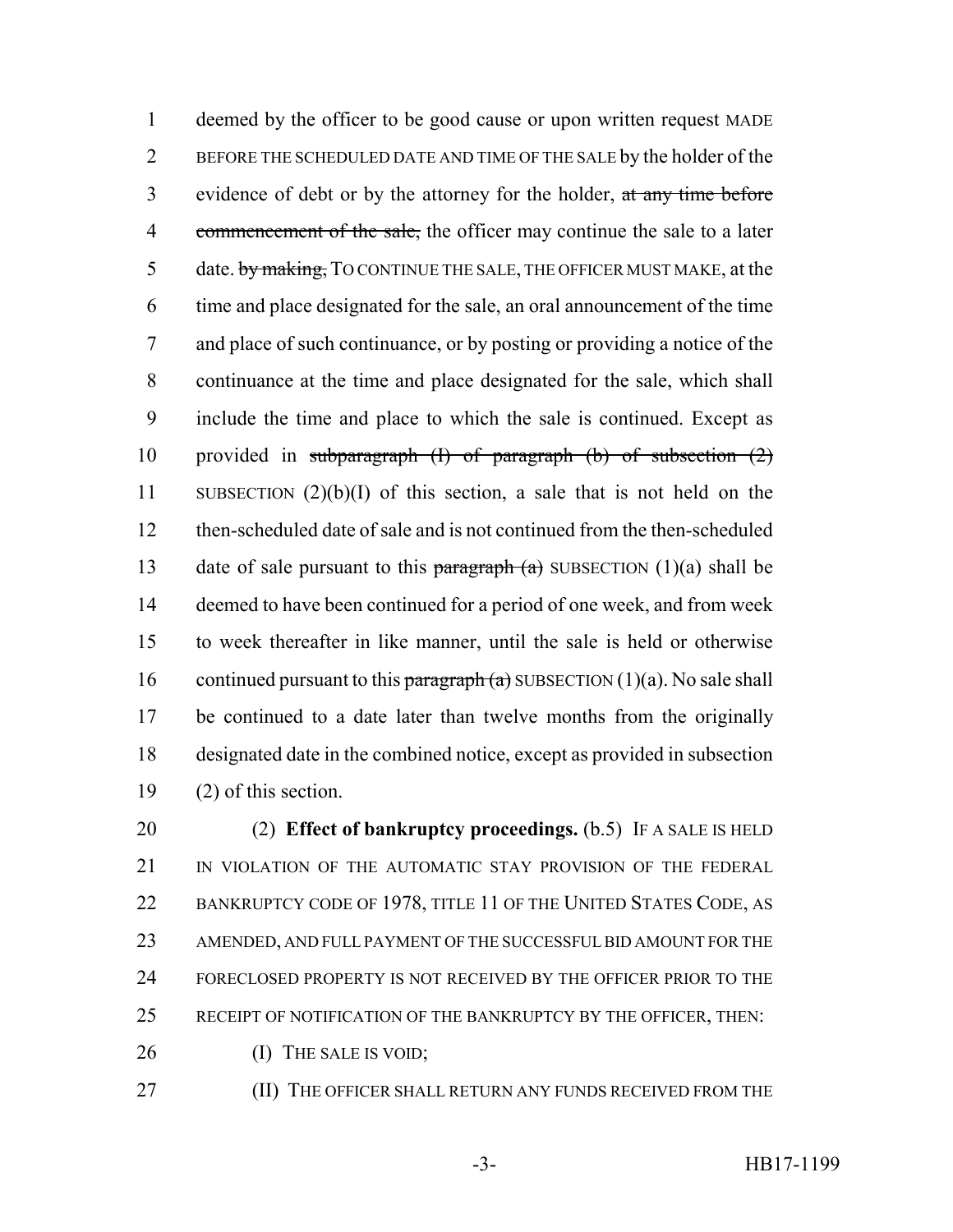SALE OF THE PROPERTY; AND

 (III) THE OFFICER SHALL FOLLOW THE PROCEDURES SET FORTH IN 3 SUBSECTION (2)(a) OF THIS SECTION.

 (c) (I) If a sale is held in violation of the automatic stay provisions of the federal bankruptcy code of 1978, title 11 of the United States Code, as amended; FULL PAYMENT OF THE SUCCESSFUL BID AMOUNT FOR THE FORECLOSED PROPERTY IS RECEIVED BY THE OFFICER; and an order is subsequently entered by a bankruptcy court of competent jurisdiction dismissing the bankruptcy, abandoning the property being foreclosed, or closing the bankruptcy case, or an order is subsequently entered granting relief from the automatic stay provided by the federal bankruptcy code, then the evidence of debt, deed of trust, or other lien being foreclosed shall immediately be deemed reinstated, and the deed of trust or other lien shall have the same priority as if the sale had not occurred. The reinstatement shall be confirmed by the officer's indorsement on the original evidence of debt and deed of trust or other lien, if deposited with 17 the officer, or on the copy thereof if one has been submitted pursuant to section 38-38-101 (1), although the failure to so indorse shall not affect the validity of the reinstatement. Immediately upon reinstatement, the power of sale provided therein, if any, shall be deemed revived. The indorsement shall be in substantially the following form:

22 The undersigned, as (Public Trustee) (Sheriff) for the 23 county of , state of Colorado, by this indorsement, 24 hereby confirms the reinstatement of this \_\_\_\_\_\_\_\_\_\_\_\_(evidence of 25 debt) (deed of trust) (lien) in accordance with the requirements of section 38-38-109 (2)(c)(I), Colorado Revised Statutes. Date: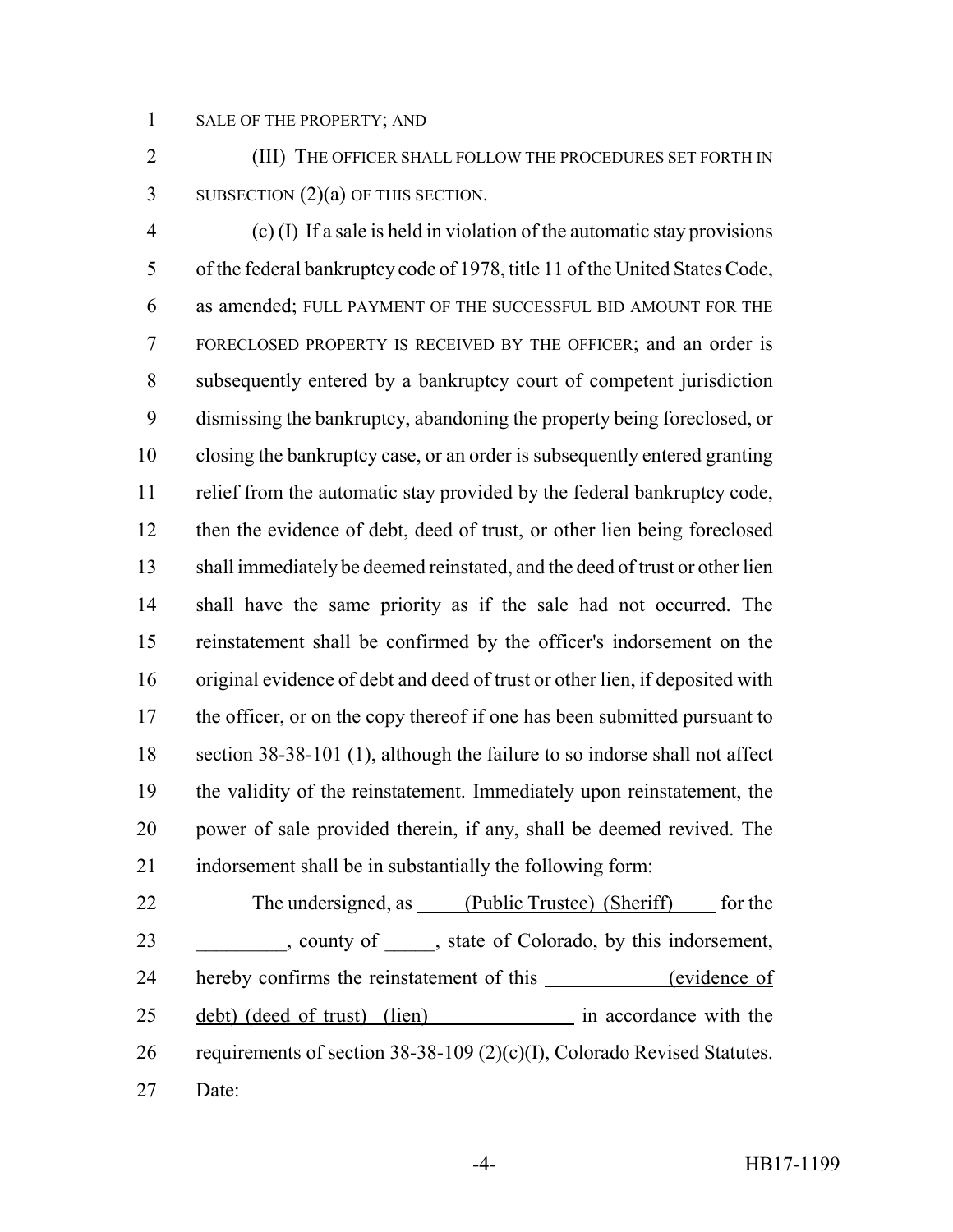| $\mathbf{1}$   | <u>Signature</u>                                                                 |
|----------------|----------------------------------------------------------------------------------|
| $\overline{2}$ | (Public Trustee) (Sheriff)                                                       |
| 3              | For the<br>$\overline{\phantom{a}}$                                              |
| $\overline{4}$ | County of<br>$\overline{\phantom{a}}$                                            |
| 5              | State of Colorado.                                                               |
| 6              | (d) If a sale is enjoined $\sigma$ set aside by court order, the same            |
| 7              | procedures as set forth in paragraphs (a), (b), and (c) of this subsection (2)   |
| 8              | SUBSECTION $(2)(a)$ AND $(2)(b)$ OF THIS SECTION shall apply unless the          |
| 9              | court order specifies otherwise. The fees prescribed in section 38-37-104        |
| 10             | $(1)(b)(VII)$ and $(1)(b)(VIII)$ shall apply to the procedures described in this |
| 11             | subsection $(2)$ .                                                               |
| 12             | (d.5) IF A SALE IS SET ASIDE BY COURT ORDER, UNLESS THE COURT                    |
| 13             | ORDER SPECIFIES OTHERWISE, THE FOLLOWING PROCEDURES APPLY:                       |
| 14             | (I) UPON RECEIPT OF THE COURT ORDER, THE FEE SPECIFIED IN                        |
| 15             | SECTION 38-37-104 (1)(b)(XI), AND THE COSTS OF RECORDING THE COURT               |
| 16             | ORDER AS SPECIFIED WITHIN THIS SUBSECTION (2), THE OFFICER SHALL                 |
| 17             | ATTACH TO THE ORDER A COPY OF THE CERTIFICATE OF PURCHASE, ANY                   |
| 18             | ASSIGNMENTS THEREOF, AND, IF APPLICABLE, THE CONFIRMATION DEED,                  |
| 19             | EACH MARKED "NULL AND VOID" AND RECORD THE ORDER TOGETHER                        |
| 20             | WITH THESE DOCUMENTS.                                                            |
| 21             | (II) UPON RECORDATION OF THE COURT ORDER, THE CERTIFICATE                        |
| 22             | OF PURCHASE IS CANCELED AS IF THE SALE HAD NOT OCCURRED, AND THE                 |
| 23             | EVIDENCE OF DEBT AND DEED OF TRUST IS FULLY REINSTATED WITH THE                  |
| 24             | SAME LIEN PRIORITY AS IF THE SALE HAD NOT OCCURRED. THE OFFICER                  |
| 25             | SHALL CONFIRM THE REINSTATEMENT BY INDORSEMENT ON THE EVIDENCE                   |
| 26             | OF DEBT AND DEED OF TRUST OR COPY THEREOF SUBMITTED PURSUANT TO                  |
|                |                                                                                  |

27 SECTION 38-38-101.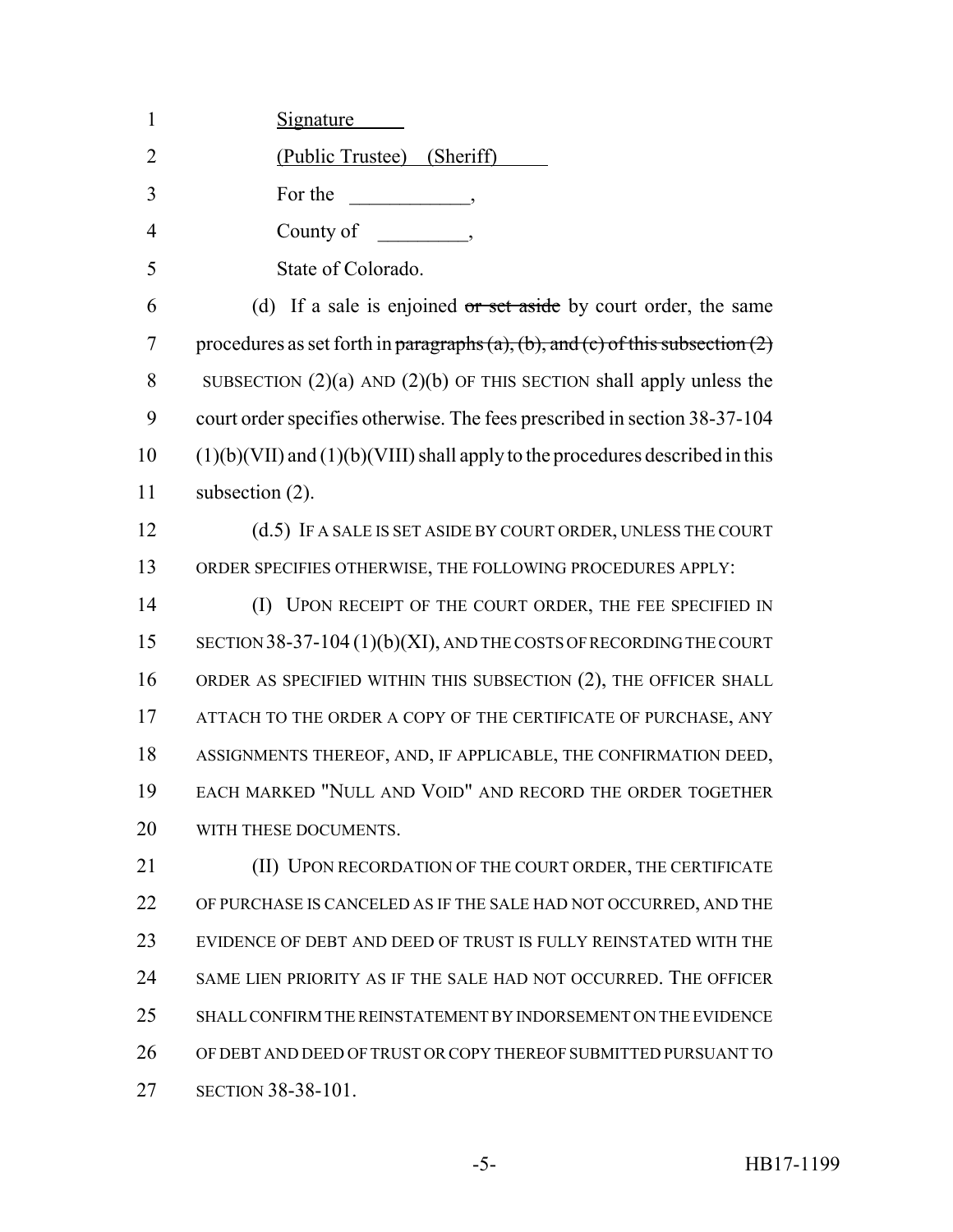(III) WITHIN TEN CALENDAR DAYS AFTER RECEIPT OF ALL 2 DOCUMENTS AND FEES AND COSTS SPECIFIED IN SUBSECTION (2)(d) OF THIS SECTION, THE OFFICER SHALL MAIL A COPY OF THE COURT ORDER TO EACH PERSON WHO WAS ENTITLED TO RECEIVE THE COMBINED NOTICE PURSUANT TO SECTION 38-38-103.

 (IV) (A) AFTER THE COURT ORDER IS RECORDED, THE HOLDER OF THE EVIDENCE OF DEBT, THE HOLDER'S ASSIGNEE, OR THE ATTORNEY FOR THE HOLDER OR THE ASSIGNEE MAY NOTIFY THE OFFICER IN WRITING TO RESCHEDULE THE SALE. THE OFFICER SHALL SET A NEW DATE OF SALE AT LEAST THIRTY CALENDAR DAYS BUT NOT MORE THAN FORTY-FIVE CALENDAR DAYS AFTER THE DATE ON WHICH THE OFFICER RECEIVES NOTICE TO SCHEDULE A NEW DATE OF SALE, SUBJECT TO THE 13 REQUIREMENTS OF THIS SUBSECTION (2).

 (B) NO LATER THAN TEN CALENDAR DAYS AFTER RECEIVING NOTICE TO SCHEDULE A NEW DATE OF SALE, THE OFFICER SHALL MAIL A COMBINED NOTICE SETTING FORTH THE RESCHEDULED DATE OF SALE TO EACH PERSON WHO WAS ENTITLED TO RECEIVE THE COMBINED NOTICE PURSUANT TO SECTION 38-38-103.

 (C) NO LATER THAN TWENTY CALENDAR DAYS AFTER RECEIVING NOTICE TO SCHEDULE A NEW DATE OF SALE, BUT NO LESS THAN TEN CALENDAR DAYS PRIOR TO THE NEW DATE OF SALE, THE OFFICER SHALL 22 PUBLISH THE SALE ONE TIME ONLY, IN THE FORMAT SPECIFIED FOR 23 PUBLICATION BY SECTION 38-38-103.

 (D) ALL FEES AND COSTS OF THE OFFICER FOR ACTIONS PERFORMED UNDER THIS SECTION AND THE COST OF RECORDING OF THE 26 COURT ORDER AND DOCUMENTS INCORPORATED INTO THE COURT ORDER 27 BY ATTACHMENT ARE PART OF THE FORECLOSURE COSTS.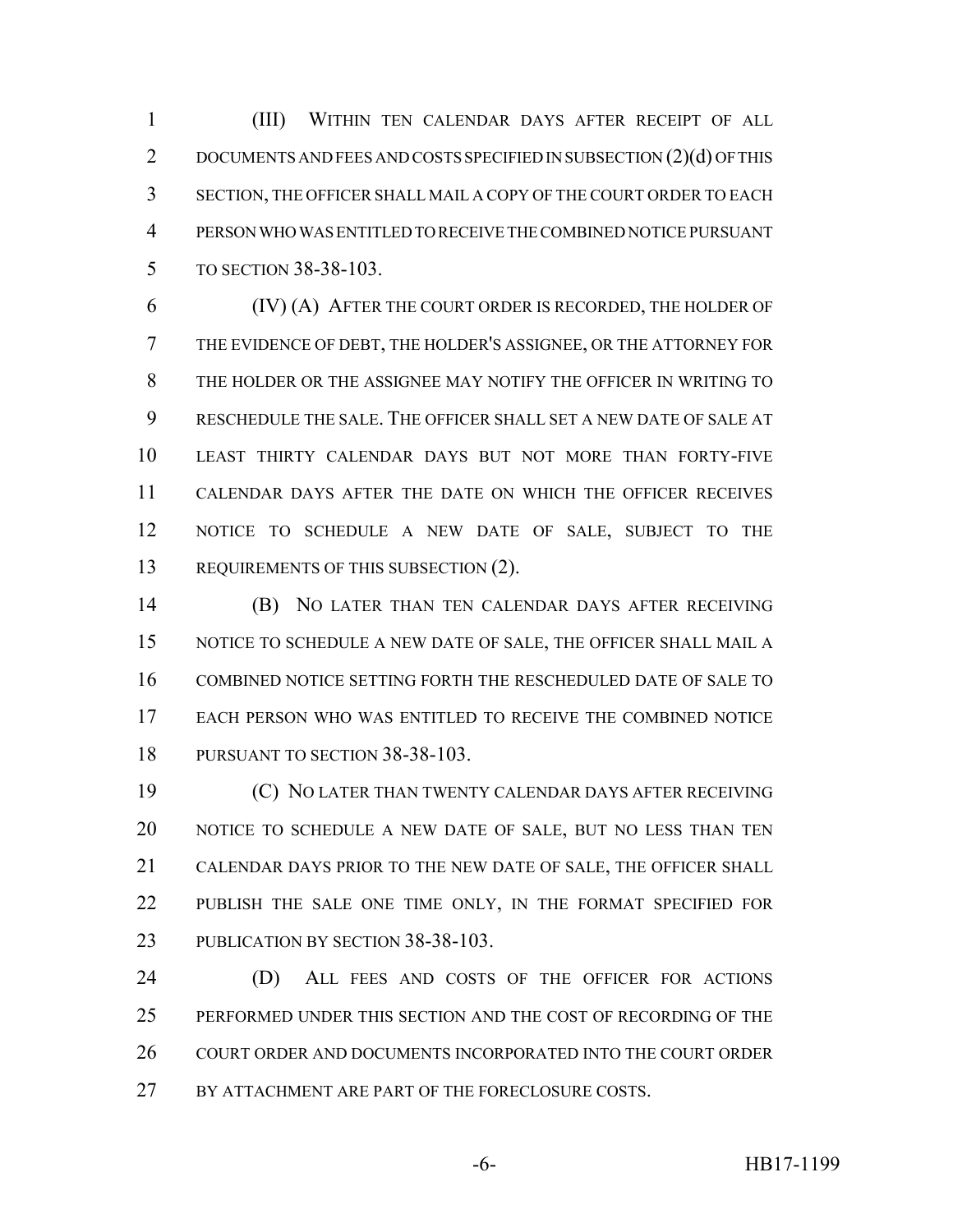(E) AFTER A SALE HAS BEEN ENJOINED OR SET ASIDE AND SUBSEQUENTLY RESCHEDULED, THE SALE MAY BE CONTINUED IN ACCORDANCE WITH SUBSECTION (1)(a) OF THIS SECTION.

 (V) NOTHING IN THIS SECTION PREVENTS THE FORECLOSING LENDER FROM SEEKING A RESCISSION OF SALE PURSUANT TO SECTION 38-38-113 IF THE REQUIREMENTS SET FORTH IN SECTION 38-38-113 (1) ARE MET.

 (VI) CLAIMS FOR DAMAGES BY ANY PERSON ARISING OUT OF AN ENJOINED OR SET ASIDE SALE PURSUANT TO THIS SECTION ARE LIMITED TO THE REASONABLE ACTUAL EXPENSES OF THE PERSON AND SHALL NOT 11 INCLUDE ANY SPECULATIVE OR EXPECTATION DAMAGES, AWARDS, OR CLAIMS OF ANY KIND, WHETHER LEGAL OR EQUITABLE.

 (VII) THE OFFICER SHALL PREPARE THE INDORSEMENT PURSUANT 14 TO SUBSECTION  $(2)(d.5)(II)$  OF THIS SECTION IN SUBSTANTIALLY THE FOLLOWING FORM:

16 THE UNDERSIGNED, AS <u>(PUBLIC TRUS</u>TEE) 17 (SHERIFF) FOR THE COUNTY OF  $\,$ , 18 STATE OF COLORADO, BY THIS INDORSEMENT, HEREBY CONFIRMS THE REINSTATEMENT OF THIS (EVIDENCE OF 20 DEBT) (DEED OF TRUST) (LIEN) IN ACCORDANCE WITH THE REQUIREMENTS OF SECTION 38-38-109, COLORADO REVISED STATUTES. DATE: \_\_\_\_\_\_\_\_\_\_\_\_\_\_\_\_\_\_\_\_\_\_ 24 SIGNATURE: (PUBLIC TRUSTEE) (SHERIFF) FOR THE COUNTY OF \_\_\_\_\_\_\_\_\_\_\_\_\_\_\_\_\_\_\_\_\_\_, STATE OF COLORADO.